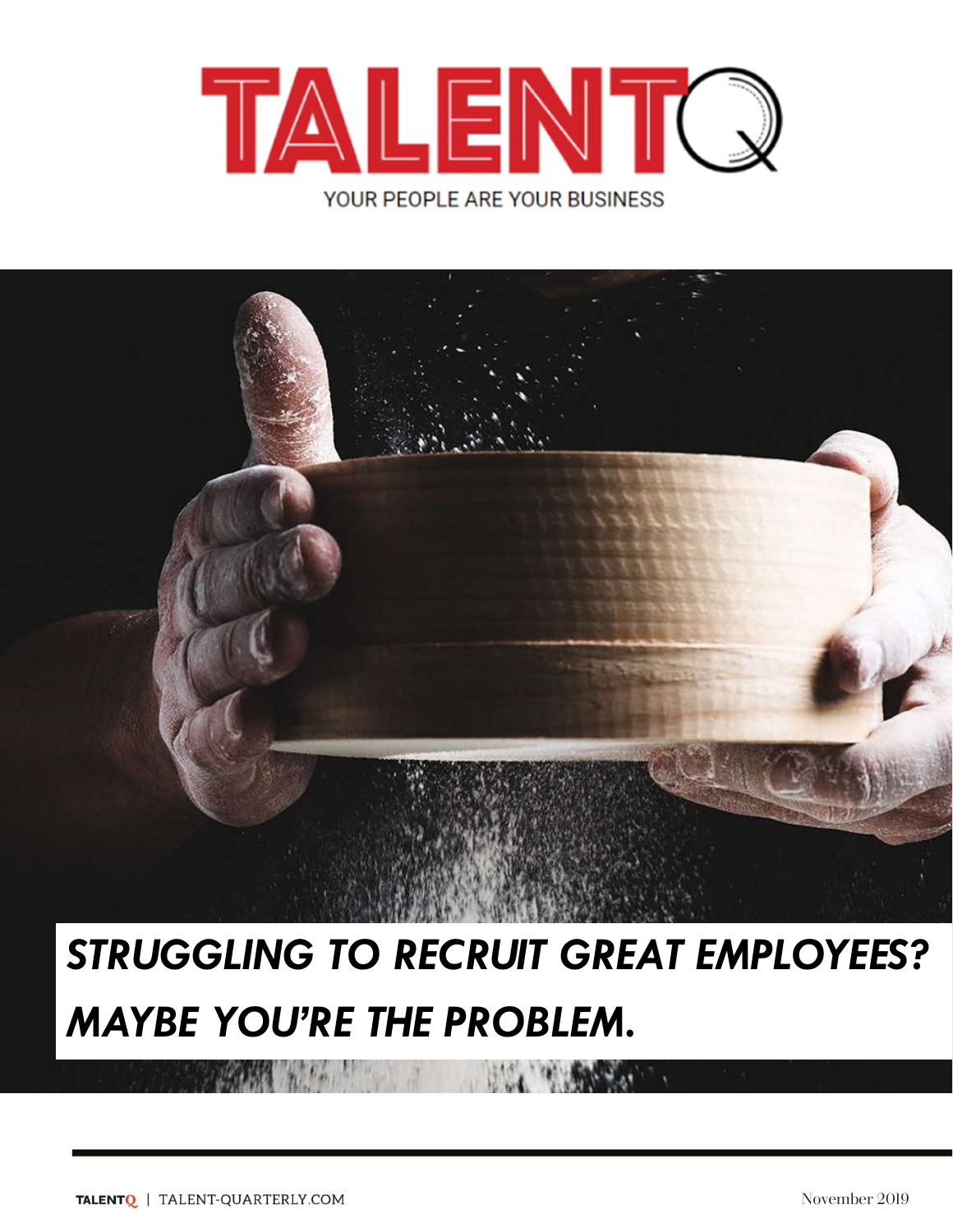# You have too many filters blocking great employees from breaking into your organization. It's time for some maintenance and repair.

By Beverly Kaye, Connie Bentley, and Linda Rogers

By 2030, the global worker shortage could reach 85.2 million people. In the U.S. alone, in the onemonth period from June to July 2018, the number of jobs with no people to fill them rose by 117,000, to 6.94 million.

American businesses big and small increasingly have the same problem: They can't find people. So where are all these missing persons, and why isn't law enforcement looking for them? Because that's your job.

Don't take it personally—we're just the messengers. But if you're a recruiter, screener, interviewer, hiring manager, or anyone else involved in talent acquisition, you're probably spending far too much time in the search for these missing persons.

The good news? You don't have to find all of them.

The bad news? You do have to find the right ones, which takes more time.

You don't have to address the entire workforce dynamic, much less transform it. You simply need to understand and quickly adapt to your workforce situation. Which brings us to the question …

#### What's Your Workforce Situation?

When faced with a drought, it's a good idea to ask why the problem is occurring. Even though some would say, "Duh! It's because we don't have enough water," more enlightened observers might argue that understanding land and water temperatures, weather patterns, and soil moisture levels will help focus on the real causes, thereby positively affecting the outcome.

Likewise, as an enlightened observer of the current talent drought, you might tackle it by first identifying the possible causes for your drought.

There are three commonly acknowledged causes for any problem: physical, human, and organizational. One physical cause of a drought is an increase in evaporation, leading to less water and higher demand. How many people have evaporated from your organization, or are about to?

One human cause of a drought is that no one anticipated it. We can probably all agree that a talent shortage shouldn't elicit a startle reflex, but how many signs of the current shortage did you see coming, and how did you act on them?

One organizational cause of a drought is that the existing process of water collection, filtration, storage, and utilization is invalid in the current situation. How confident are you in your current process of employee acquisition, retention, and utilization?

Ironically, there's no shortage of explanations for the talent shortage:

- **•** Baby Boomers have been retiring, while birthrates have been declining
- Increasingly complex skill sets are necessary to operate in today's automated environment
- The government is restricting worker "imports"
- People are leaving jobs because of growing confidence in employment prospects
- Demand has been miscalculated
- People don't feel engaged
- Recruitment systems aren't working as well as in the past

And the list goes on. But how relevant are these explanations to your situation? More to the point, is a key cause of your talent shortage missing from this list?

#### Is the Fault in Your Filters?

Let's get real: Talent isn't trying to conceal itself. It just goes unnoticed in settings that mask its presence through filters like faulty assumptions or limiting beliefs.

In the talent selection process, filtering—more often called "screening"—is ideally intended to quickly and efficiently weed out candidates who don't meet basic, valid, well thought-out selection criteria, like organizational values, culture fit, ability to interact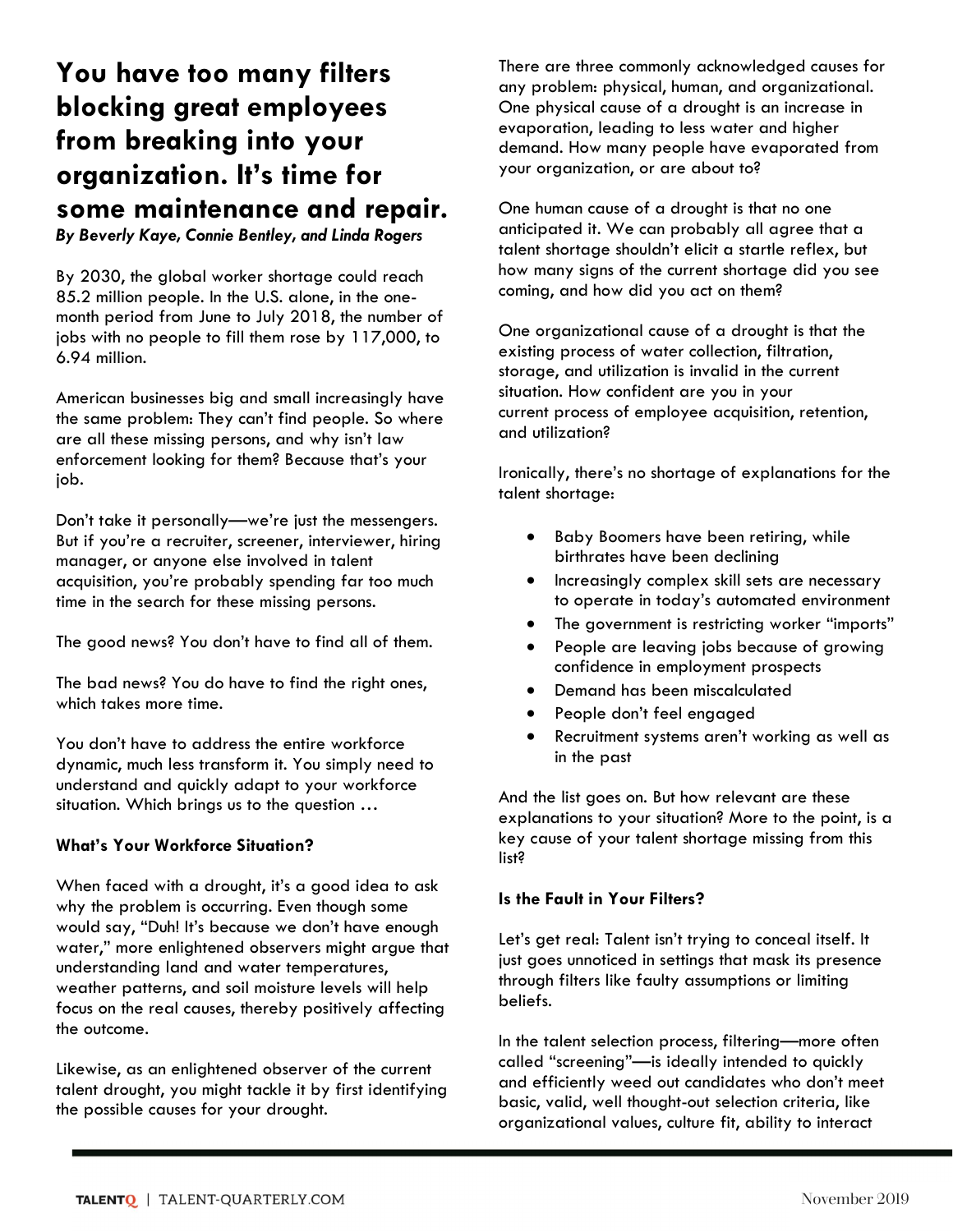effectively with others, and short- and long-term potential. These are examples of conscious filters some of which, by the way, may not meet their own criteria for "valid" and "well thought-out."

Unconscious filters, on the other hand, explain why some women won't date bald men, why some people only hang out with those who look and act just like themselves, and why hiring managers, recruiters, screeners, interviewers, and others routinely weed out candidates who don't meet their own faulty filter criteria.

These practices generally result from habit, conditioning, fears, stereotypes, conventional thinking, or insecurities that negatively shape the way people perceive the world around them. And both conscious and unconscious filters are operating freely in talent management.

To test this theory, consider just a few examples of conscious and unconscious filters that could be trapping perfectly good talent from getting through to your organization.

#### Answer yes or no to the following statements:

- 1) I have filtered out candidates because they:
- $Y/N$  a. Were too old for the position or for our culture  $Y / N$  b. Didn't have a degree Y / N c. Were overqualified Y / N d. Lacked experience in our industry
- Y / N e. Would be too difficult or expensive to re-skill.
- Y / N f. Had a gap in their employment history
- 2) I am highly confident that our recruiting and hiring process enables us to consistently and quickly access the highest possible number of potentially qualified job candidates. Y / N

This is not a test, but if you answered "yes" to any part of statement  $#1$ , the only correct answer to  $#2$ is "no." Why? Because if you're using any of these or other restricting filters, you can't possibly be consistently and quickly accessing the highest possible number of appropriate job candidates.

In fact, you could be eliminating as many as six candidate groups that might very well contain just the talent you're looking for.

### Enough Qualified or Qualified Enough?

If you've ever worked for a sales or marketing organization, you're familiar with a tried-and-true tool called the lead generation funnel. It's a graphic depiction of the process of stimulating interest and evaluating inquiries from the highest potential customers, then contacting them, qualifying them, negotiating with them, presenting a proposal, and closing the sale.

There are three basic things we know about these funnels—and by extension talent shortages:

Generally speaking, the more qualified prospects who enter the funnel, the more likely it is that buyers will emerge at the bottom.

Conversely, qualified prospects who never enter the funnel are precluded from emerging at all. (We think this has something to do with physics.)

No competent sales or marketing professional would ever consciously or unconsciously restrict exposure to any of these top tier prospects.

This dynamic might be summarized by this idiom: Nothing in, nothing out. You might be familiar with "garbage in, garbage out." It was coined by an early IBM programmer as a simple way of pointing out that a computer can only process what it's given. In other words, utilizing insufficient, inferior, or incorrect materials, information, or instructions at the beginning of a process will yield insufficient, inferior, or incorrect results at the end of the process.

It sounds simple, doesn't it? That's because it is. Do the math: How many qualifiedover-50, degree-less, overqualified, other-industry, too-hard-to-reskill or employment gap candidates are missing at the end of your talent funnel because they're being filtered out at the beginning?

While you're at it, add another group to that list. Call them The Great Untouched. These are the literally countless individuals who might very well be qualified but are "self-disqualifying" based on your published job requirements. It's a little like a